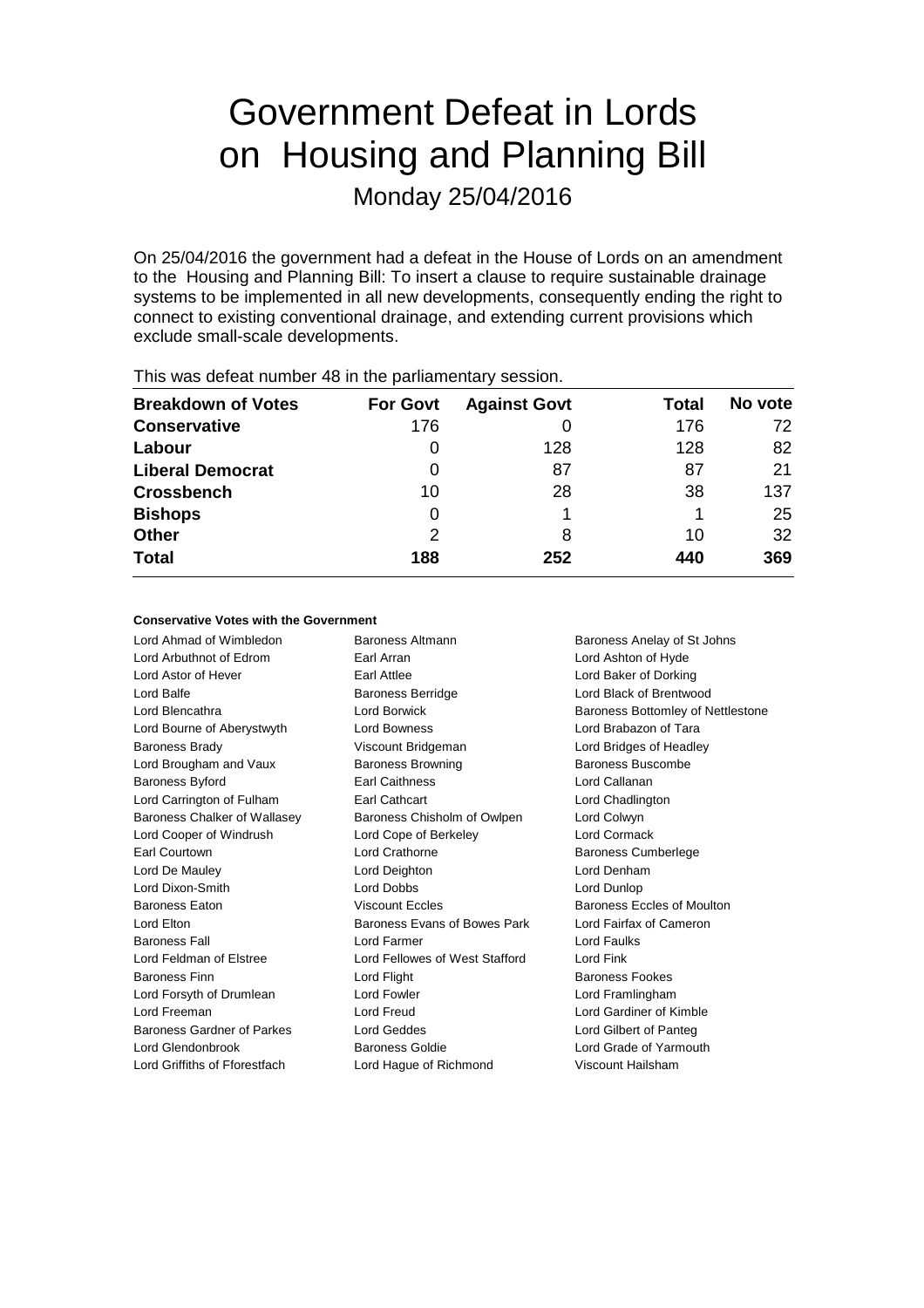Baroness Helic Lord Higgins Lord Hodgson of Astley Abbotts Baroness Hodgson of Abinger Baroness Hooper Lord Horam Lord Howell of Guildford Lord Hunt of Wirral Lord Inglewood Lord James of Blackheath Baroness Jenkin of Kennington Lord Jopling Lord Keen of Elie Lord King of Bridgwater Lord Kirkham Lord Lang of Monkton Lord Lansley Lord Lawson of Blaby Lord Leigh of Hurley **Lord Lexden** Lord Lexden **Earl Lindsay** Lord Lingfield **Earl Liverpool** Earl Liverpool Marquess of Lothian Lord Lucas Lord Lupton Lord Lyell Lord MacGregor of Pulham Market Lord Marland Lord Marlesford Lord McColl of Dulwich **Baroness McIntosh of Pickering** Baroness Mobarik Baroness Morris of Bolton Lord Moynihan Lord Naseby Baroness Neville-Jones Baroness Neville-Rolfe Baroness Newlove Baroness Noakes Lord Northbrook Lord Norton of Louth Lord O'Shaughnessy **Baroness O'Cathain** Baroness Oppenheim-Barnes Lord Patten **Lord Patten of Barnes** Baroness Perry of Southwark Baroness Pidding Lord Popat Lord Porter of Spalding Lord Price **Lord Prior of Brampton** Baroness Rawlings Baroness Redfern **Lord Ribeiro** Lord Ribeiro Viscount Ridley Lord Risby Baroness Rock Lord Sassoon Baroness Scott of Bybrook Baroness Seccombe Earl Selborne Lord Selkirk of Douglas **Lord Selsdon** Baroness Shackleton of Belgravia Lord Sheikh Lord Sherbourne of Didsbury Lord Shinkwin Earl Shrewsbury Lord Skelmersdale Lord Smith of Hindhead Baroness Stedman-Scott Lord Sterling of Plaistow Baroness Stowell of Beeston Lord Strathclyde Baroness Stroud Lord Suri Lord Tanlaw Lord Taylor of Holbeach Lord Tebbit Lord Trefgarne Viscount Trenchard Lord Trimble Lord True Lord Tugendhat Viscount Ullswater Baroness Verma Lord Wakeham Lord Wasserman Lord Wei **Duke of Wellington** Baroness Wheatcroft **Duke Of Wellington** Baroness Wheatcroft Baroness Wilcox Lord Willetts Baroness Williams of Trafford

Lord Hamilton of Epsom Lord Harris of Peckham Lord Hayward Lord Young of Cookham Viscount Younger of Leckie

## **Conservative Votes against the Government**

#### **Labour Votes with the Government**

### **Labour Votes against the Government**

Lord Bassam of Brighton Lord Beecham Lord Berkeley Baroness Blackstone **Baroness Blood Baroness Blood** Lord Blunkett Lord Boateng Lord Bradley Lord Bragg Lord Brookman Lord Campbell-Savours Lord Carter of Coles Lord Cashman Viscount Chandos Lord Clark of Windermere Baroness Cohen of Pimlico **Lord Collins of Highbury** Baroness Corston Lord Desai **Baroness Donaghy** Baroness Donaghy Baroness Drake Lord Faulkner of Worcester Lord Foster of Bishop Auckland Baroness Gale Lord Giddens **Baroness Golding Community** Lord Goldsmith Lord Gordon of Strathblane **Baroness Gould of Potternewton** Lord Grantchester Lord Griffiths of Burry Port Lord Grocott Viscount Hanworth Lord Harris of Haringey Lord Harrison Lord Hart of Chilton

Baroness Armstrong of Hill Top Baroness Crawley Lord Davies of Oldham Baroness Dean of Thornton-le-Fylde Lord Dubs Lord Elder Baroness Farrington of Ribbleton Lord Haskel **Lord Haworth Baroness Hayter of Kentish Town**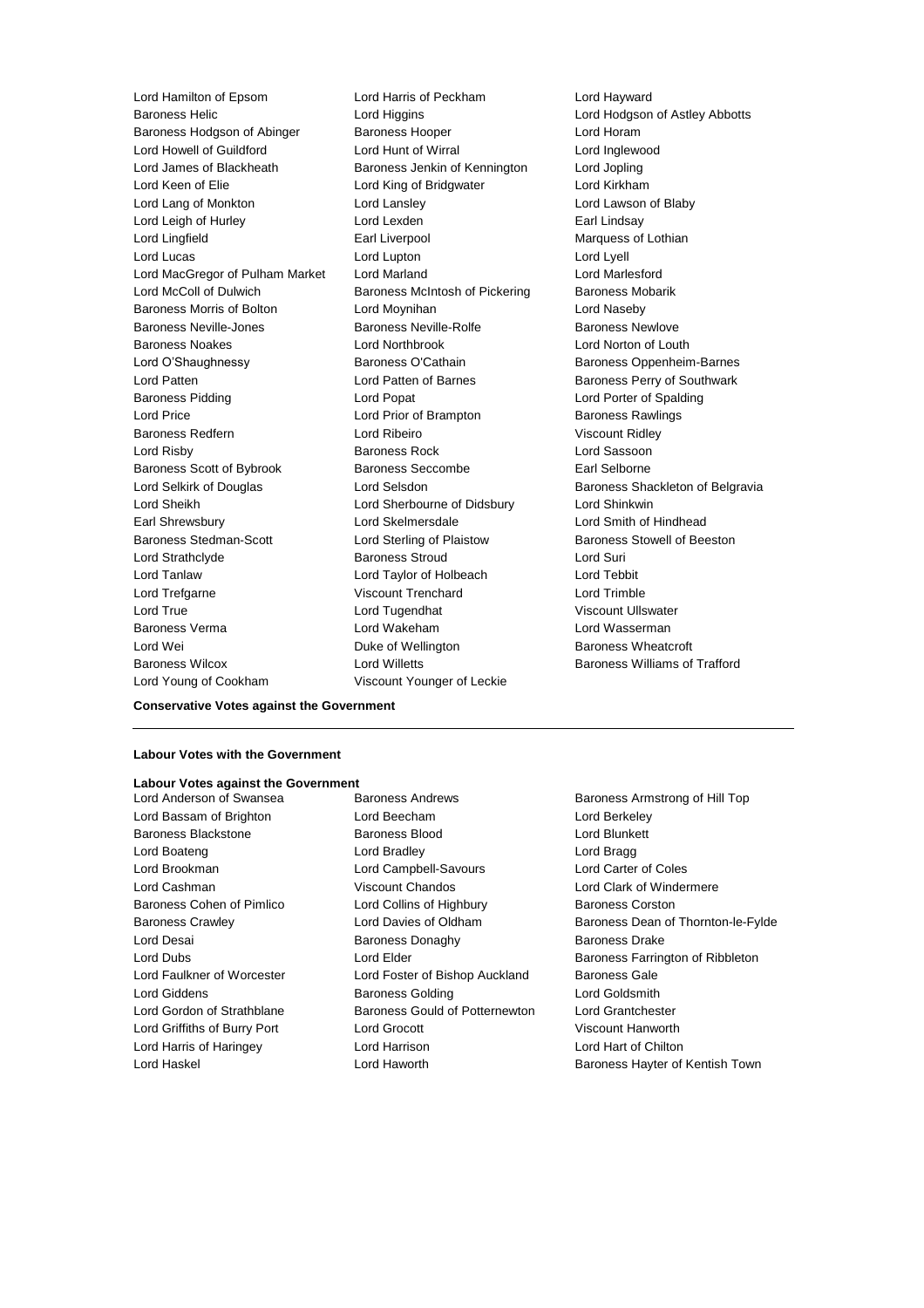Baroness Healy of Primrose Hill Baroness Henig Baroness Hollis of Heigham Lord Howarth of Newport Baroness Howells of St Davids Lord Hoyle Lord Hughes of Woodside Lord Hunt of Kings Heath Lord Hunt of Chesterton Lord Hutton of Furness Lord Irvine of Lairg Lord Jones Baroness Jones of Whitchurch Lord Jordan Lord Judd Baroness Kennedy of The Shaws Lord Kennedy of Southwark Baroness Kennedy of Cradley Baroness Kinnock of Holyhead Lord Kirkhill Lord Entertainment Cord Knight of Weymouth Lord Layard **Lord Lea of Crondall** Baroness Liddell of Coatdyke Lord Liddle **Lord Lipsey** Lord Lipsey **Baroness Lister of Burtersett** Lord Livermore Lord MacKenzie of Culkein Lord Maxton Baroness McDonagh Lord McFall of Alcluith Baroness McIntosh of Hudnall Lord Mitchell Lord Monks Lord Moonie Baroness Morgan of Huyton Lord Morris of Handsworth Baroness Morris of Yardley Lord Morris of Aberavon **Lord Murphy of Torfaen** Baroness Nye Lord O'Neill of Clackmannan Lord Pendry Lord Ponsonby of Shulbrede Baroness Prosser Baroness Quin Baroness Ramsay of Cartvale Lord Rea Lord Reid of Cardowan Lord Rosser Lord Rowlands **Baroness Royall of Blaisdon** Lord Sawyer Baroness Sherlock Viscount Simon Baroness Smith of Gilmorehill Baroness Smith of Basildon Lord Snape Lord Soley Lord Stevenson of Balmacara Lord Stone of Blackheath Baroness Symons of Vernham Dean Lord Taylor of Blackburn **Baroness Taylor of Bolton** Lord Temple-Morris Baroness Thornton Lord Tomlinson Lord Touhig Lord Tunnicliffe **Baroness Wall of New Barnet** Baroness Warwick of Undercliffe Lord Watson of Invergowrie Lord Watts Lord West of Spithead Baroness Wheeler **Baroness Whitaker** Lord Whitty Lord Woolmer of Leeds **Lord Young of Norwood Green** 

#### **Liberal Democrat Votes with the Government**

#### **Liberal Democrat Votes against the Government**

Baroness Barker Lord Beith Baroness Benjamin Baroness Bonham-Carter of Yarnbury Baroness Bowles of Berkhamsted Lord Bradshaw Baroness Brinton **Baroness Brinton** Lord Bruce of Bennachie Baroness Burt of Solihull Lord Campbell of Pittenweem Lord Clement-Jones Lord Cotter Lord Dholakia **Baroness Doocey** Baroness Falkner of Margravine Baroness Featherstone Lord Foster of Bath Lord Fox Baroness Garden of Frognal Lord German **Earl Glasgow** Earl Glasgow Lord Goddard of Stockport **Baroness Grender** Baroness Hamwee Baroness Harris of Richmond Baroness Humphreys Lord Hussain Baroness Hussein-Ece **Baroness Janke** Baroness Jolly Lord Jones of Cheltenham Lord Kirkwood of Kirkhope Baroness Kramer Lord Lee of Trafford Lord Lester of Herne Hill Lord Loomba Baroness Ludford Lord Maclennan of Rogart Baroness Maddock Baroness Manzoor **Lord Marks of Henley-on-Thames** Lord McNally Baroness Miller of Chilthorne Domer Lord Newby Baroness Nicholson of Winterbourne Baroness Northover Lord Oates Lord Paddick Lord Palmer of Childs Hill Baroness Parminter Lord Purvis of Tweed Baroness Randerson Lord Razzall Lord Redesdale Lord Rennard Lord Roberts of Llandudno Lord Rodgers of Quarry Bank Baroness Scott of Needham Market Lord Scriven Lord Controller Lord Sharkey Baroness Sharp of Guildford Baroness Sheehan Baroness Sheehan Lord Shipley Lord Shutt of Greetland Baroness Smith of Newnham Lord Steel of Aikwood Lord Stephen Lord Stoneham of Droxford Lord Storey

Lord Addington **Lord Allan of Hallam** Baroness Bakewell of Hardington **Mandeville**